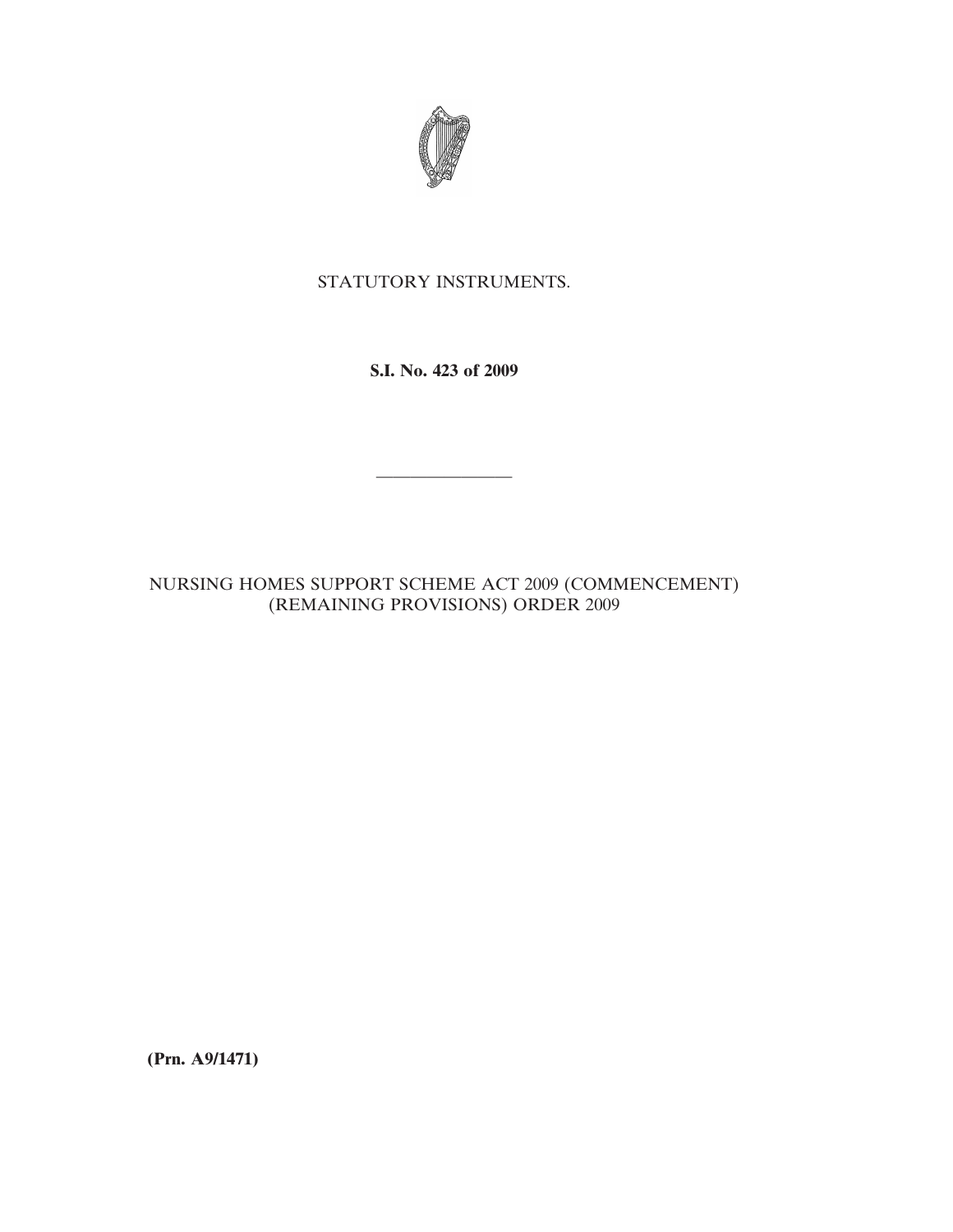## NURSING HOMES SUPPORT SCHEME ACT 2009 (COMMENCEMENT) (REMAINING PROVISIONS) ORDER 2009

I, MARY HARNEY, Minister for Health and Children, in exercise of the powers conferred on me by section 2 of the Nursing Homes Support Scheme Act 2009 (No. 15 of 2009), hereby order as follows:

1. This Order may be cited as the Nursing Homes Support Scheme Act 2009 (Commencement) (Remaining Provisions) Order 2009.

2. In this Order "Act of 2009" means the Nursing Homes Support Scheme Act 2009 (No. 15 of 2009).

3. The 27th day of October 2009 is appointed as the day on which the provisions of the Act of 2009, in so far as not already in operation, come into operation:



GIVEN under my Official Seal, 22 October 2009.

> MARY HARNEY, Minister for Health and Children.

*Notice of the making of this Statutory Instrument was published in "Iris Oifigiu´il" of* 27*th October*, 2009.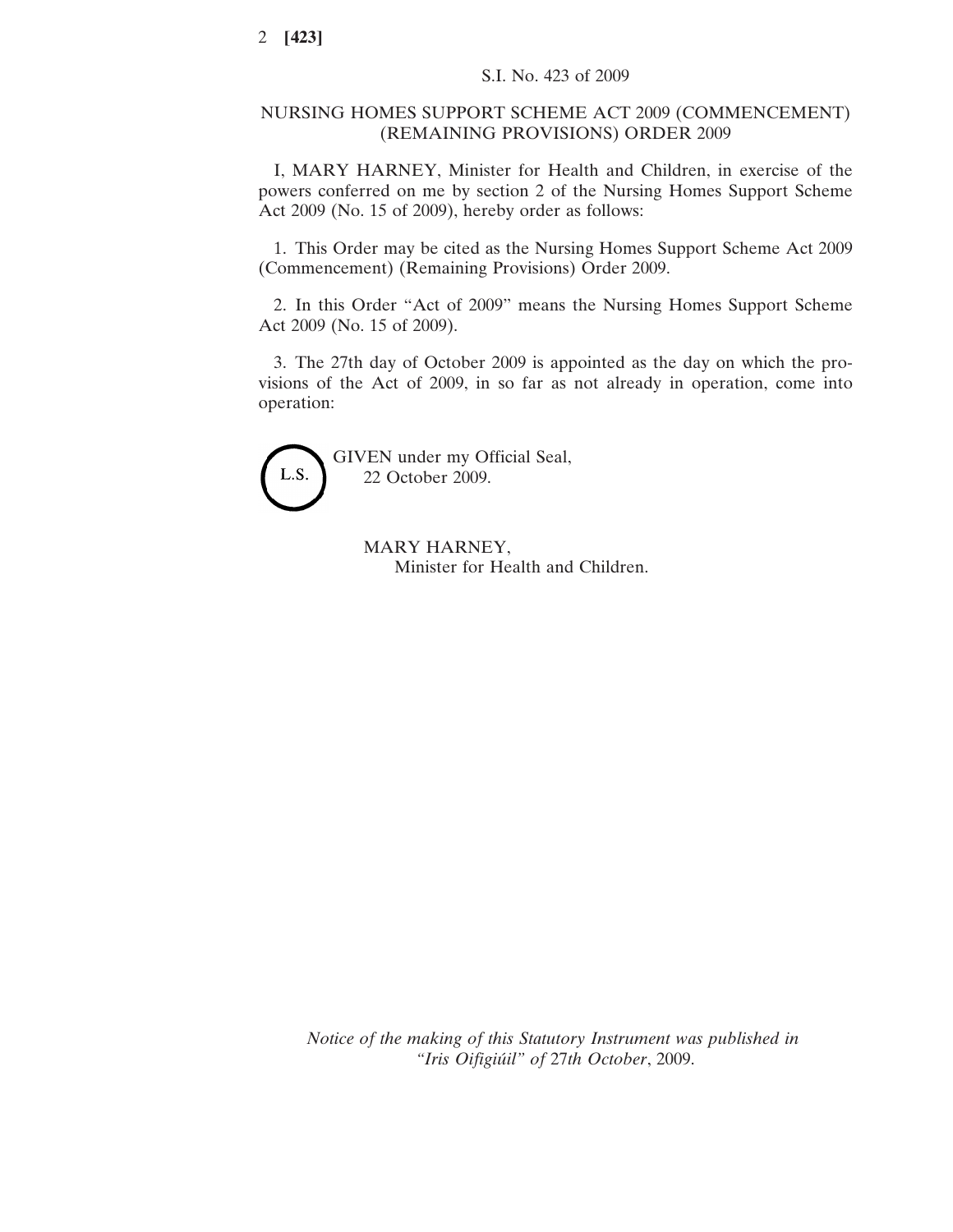**[423]** 3

## EXPLANATORY NOTE

*(This note is not part of the Instrument and does not purport to be a legal interpretation.)*

The effect of this Order is to commence all remaining provisions of the Nursing Homes Support Scheme Act 2009. This enables the introduction of the scheme for all those in need of long-term residential care. The Nursing Homes Support Scheme is a scheme of financial support for people in need of longterm residential care.